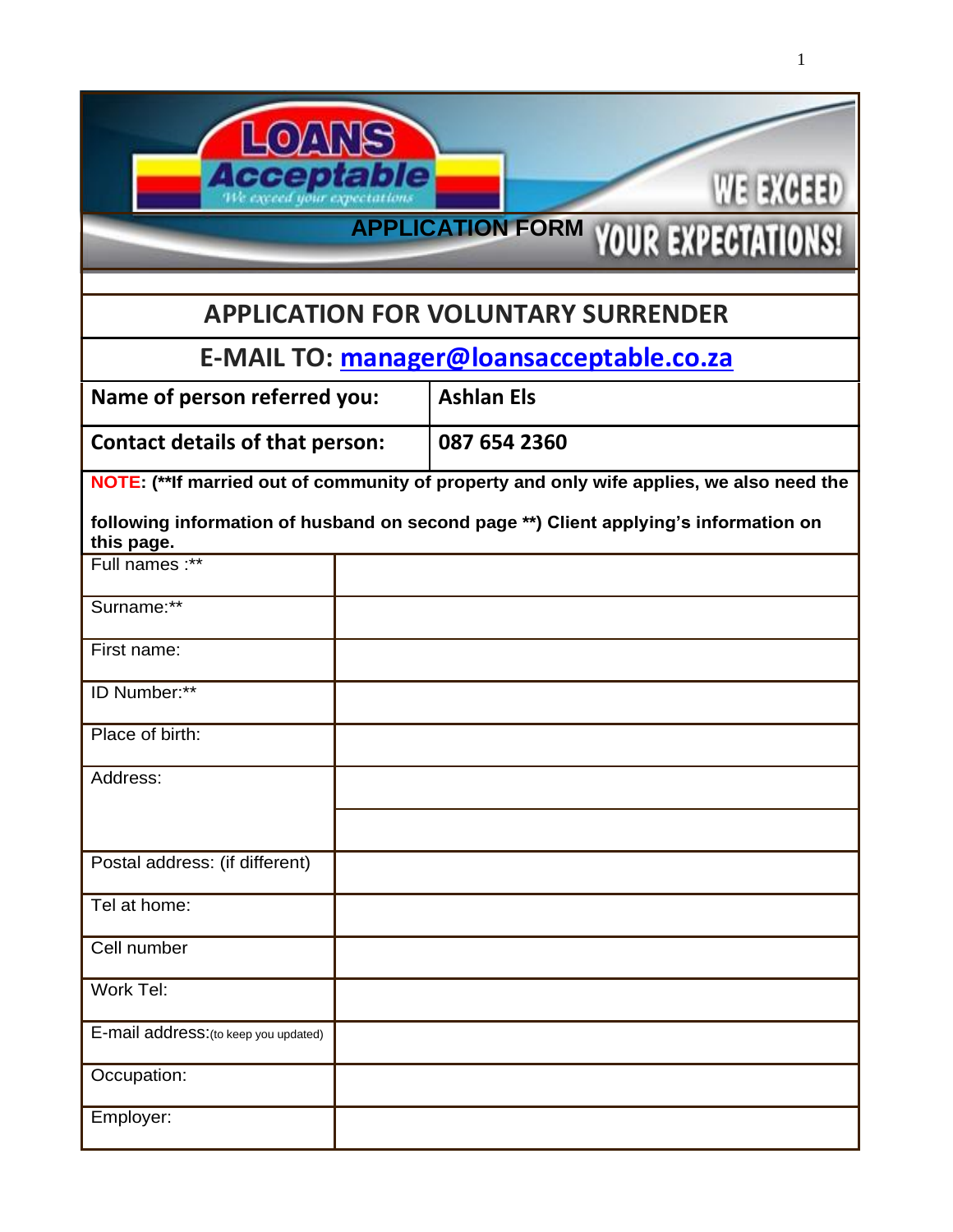|                                                   | $\mathfrak{2}$ |
|---------------------------------------------------|----------------|
| For how long employed?                            |                |
| Place of birth                                    |                |
| Marital Status (in community /                    |                |
| with ANC / divorce / single)                      |                |
| Date of marriage or divorce                       |                |
| Miss/Mrs: (it with ANC -we need the following **) |                |
| Full names :**                                    |                |
| Surname <sup>**</sup>                             |                |
| First name:                                       |                |
| ID Number:**                                      |                |
| Place of birth:                                   |                |
| Address:                                          |                |
|                                                   |                |
| Postal address (if different)                     |                |
| Tel at home:                                      |                |
| Cell number:                                      |                |
| Work Tel:                                         |                |
| E-mail address:                                   |                |
| Occupation:                                       |                |
| Employer:                                         |                |
| For how long?                                     |                |
| Marital Status (in community /                    |                |
| with ANC / divorce / single)                      |                |
| Date of marriage or divorce                       |                |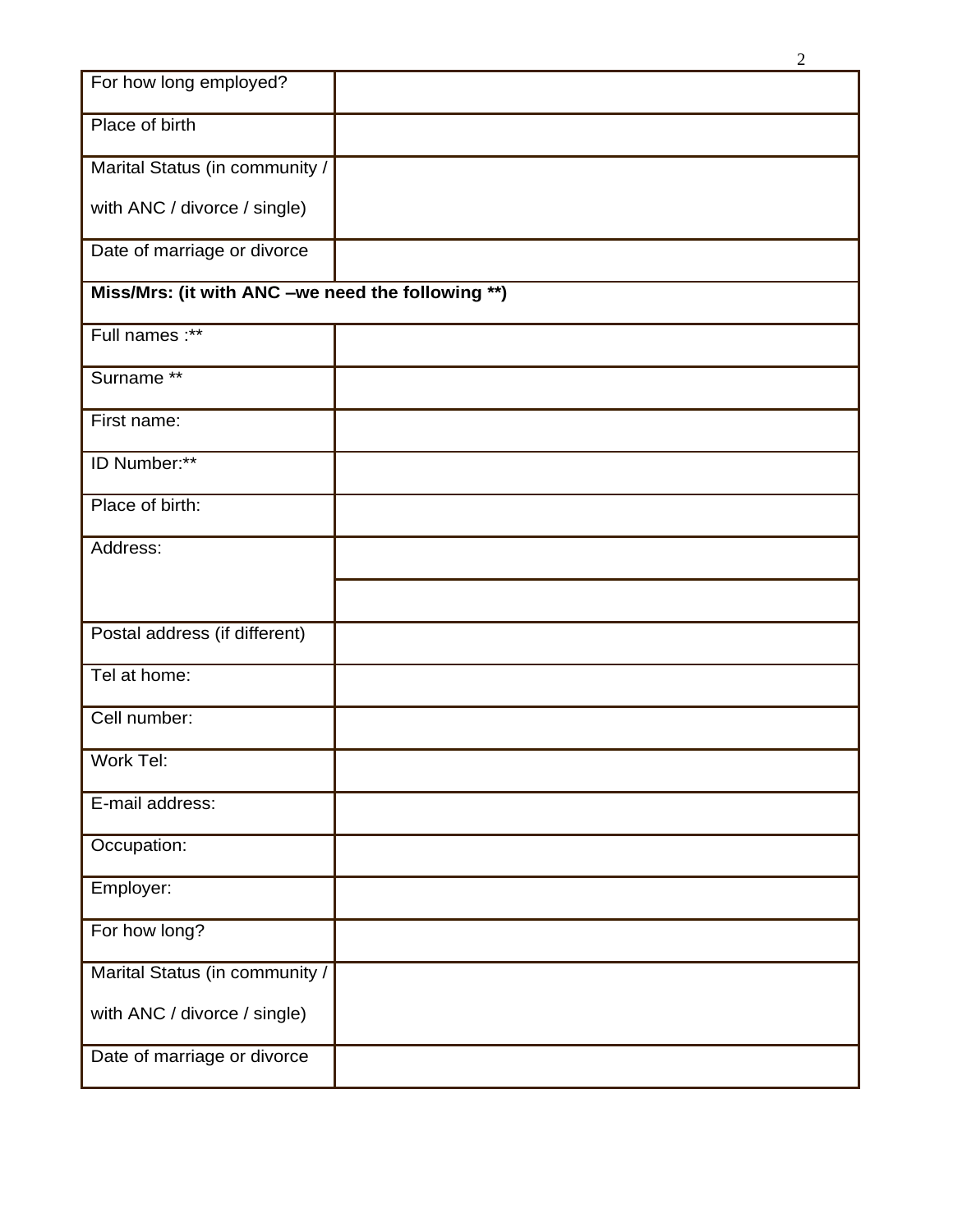|                                                                      |           |                           |                           |                 |                           | 3 |
|----------------------------------------------------------------------|-----------|---------------------------|---------------------------|-----------------|---------------------------|---|
| Name and address from a friend of                                    |           |                           |                           |                 |                           |   |
| family (in event of emergency)                                       |           |                           |                           |                 |                           |   |
| Where did you hear about us :                                        |           |                           |                           |                 |                           |   |
| Beeld/Burger:                                                        | Citizen:  |                           | Refer:                    |                 |                           |   |
| Web site:                                                            |           | Bank:                     |                           |                 | NCR:                      |   |
| <b>Personal Information:</b>                                         |           |                           |                           |                 |                           |   |
| Netto salary (after deductions) Mr:                                  |           |                           |                           |                 |                           |   |
| Netto salary (after deductions) Mrs:                                 |           |                           |                           |                 |                           |   |
| If divorced - what is your maintenance?                              |           |                           |                           |                 |                           |   |
| Do you pay maintenance?                                              |           |                           |                           |                 |                           |   |
| Children: none                                                       |           |                           |                           |                 |                           |   |
| School fees:                                                         |           |                           |                           |                 |                           |   |
| Rent / Bond: in arrears                                              |           |                           |                           |                 |                           |   |
| Water and lights per month:                                          |           |                           |                           |                 |                           |   |
| Do you have a medical fund? If so, what is the monthly premium: n/a  |           |                           |                           |                 |                           |   |
| (they cannot take away your medical - you have a right to have same) |           |                           |                           |                 |                           |   |
| Groceries:                                                           |           |                           |                           |                 |                           |   |
| Fuel:                                                                |           |                           |                           |                 |                           |   |
|                                                                      |           |                           |                           |                 |                           |   |
| Information on property:                                             |           |                           |                           |                 |                           |   |
| Do you have a                                                        |           |                           | Do you have a property on | Rent a property |                           |   |
| property registered on                                               | your name |                           |                           |                 |                           |   |
| your name and do                                                     |           |                           |                           |                 |                           |   |
| you have a bond                                                      |           | Have a property without a |                           |                 | Have more than 1 property |   |
| <b>YES</b>                                                           | bond      |                           |                           |                 |                           |   |
|                                                                      |           |                           |                           |                 |                           |   |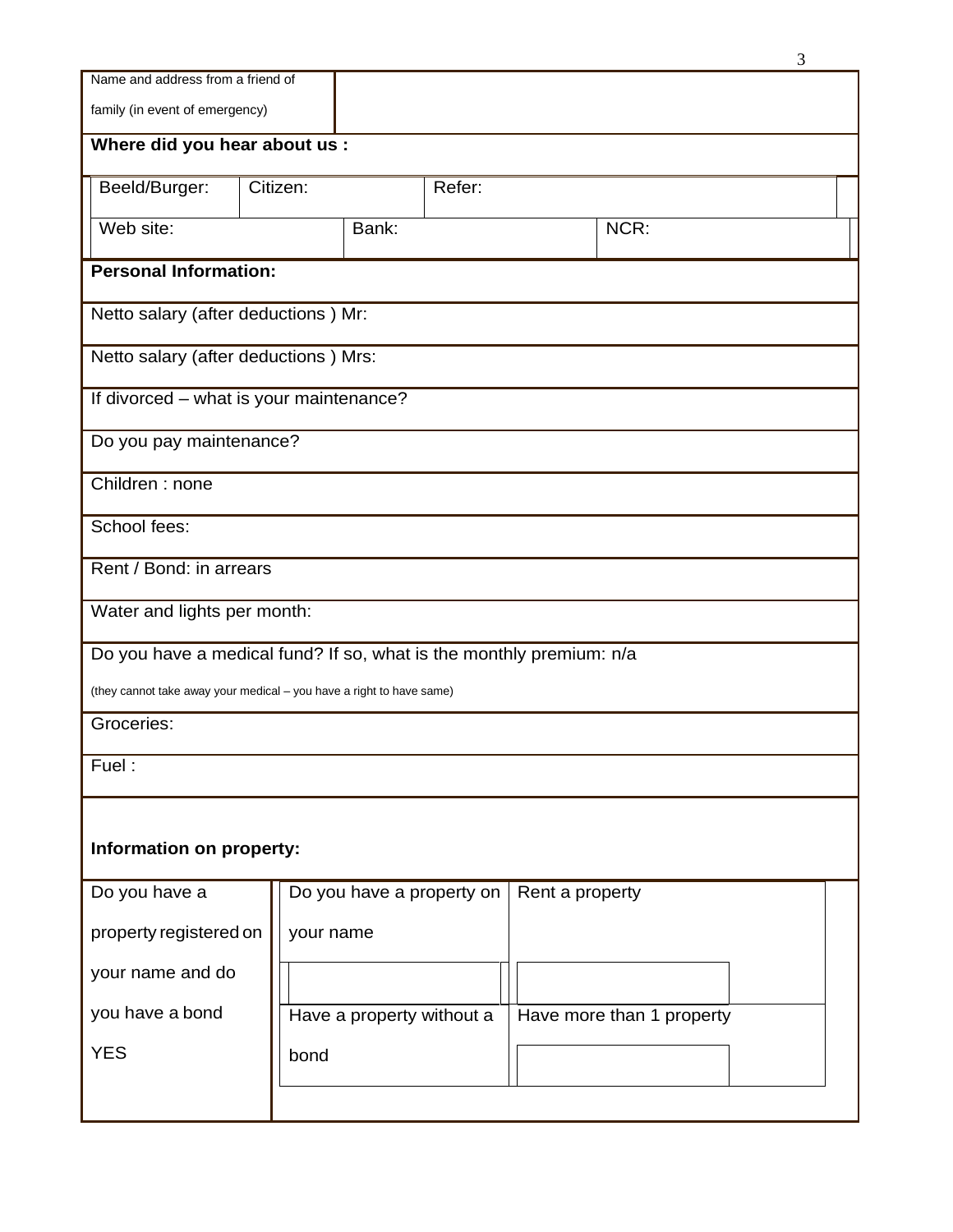|                                        | $\overline{4}$ |  |
|----------------------------------------|----------------|--|
|                                        |                |  |
| Information on property with a "bond"  |                |  |
| <b>Property 1</b>                      |                |  |
| Plot/stand number                      |                |  |
| Street address:                        |                |  |
|                                        |                |  |
| The amount you purchased the           |                |  |
| property for:                          |                |  |
| Outstanding amount on your bond:       |                |  |
| Bond holder (which bank):              |                |  |
| Account number at the bank:            |                |  |
| Did you already put the property in    |                |  |
| the market?                            |                |  |
| If so, for what price and for how long |                |  |
| has it been in the market:             |                |  |
|                                        |                |  |
| <b>Property 2</b>                      |                |  |
| Plot/stand number                      |                |  |
| Street address:                        |                |  |
|                                        |                |  |
| The amount you purchased the           |                |  |
| property for:                          |                |  |
| Outstanding amount on your bond:       |                |  |
| Bond holder (which bank):              |                |  |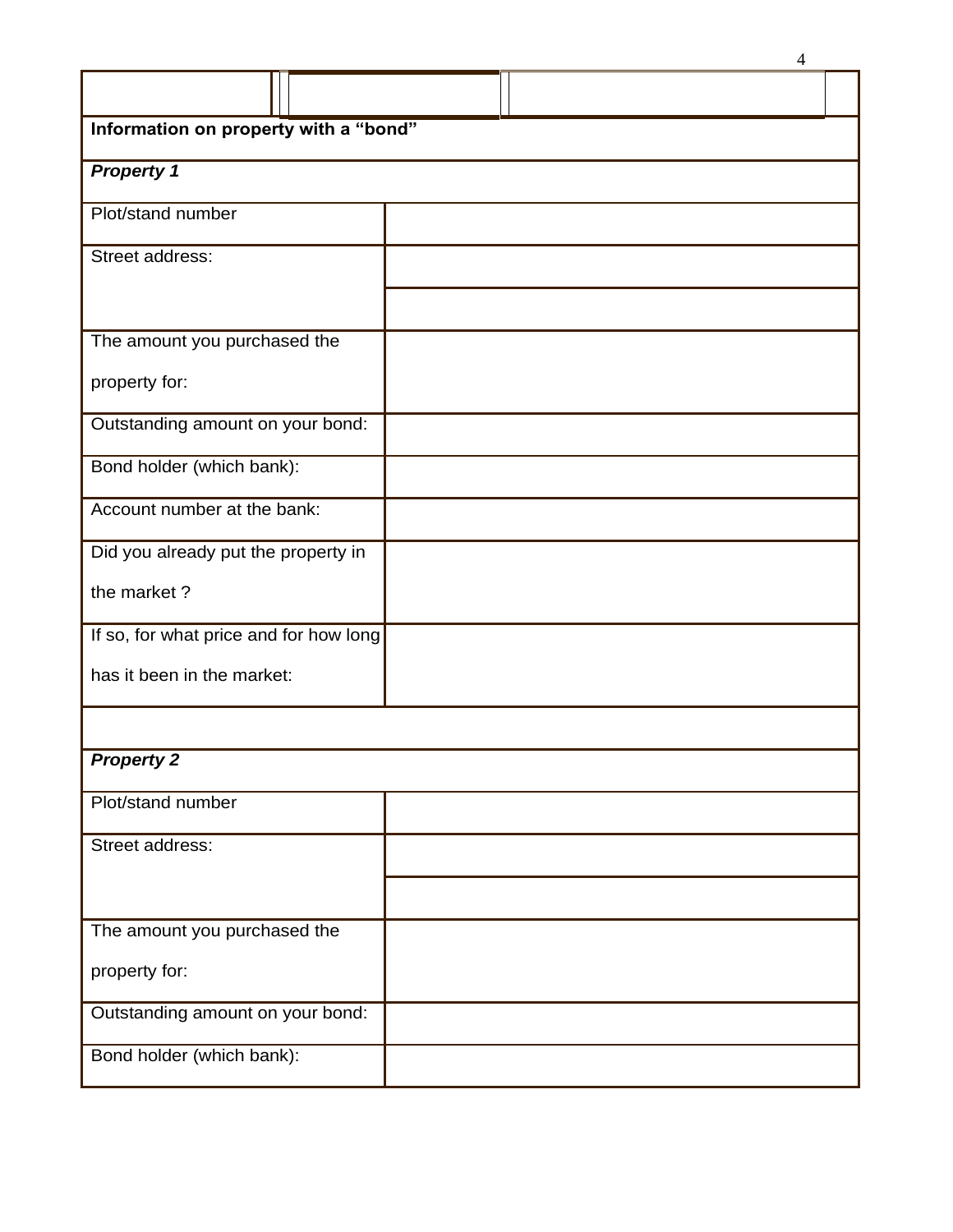| Account number at the bank?           |  |
|---------------------------------------|--|
| Did you already put the property in   |  |
| the market?                           |  |
| If so, for what price and the period: |  |
| <b>Information on cars</b>            |  |
| Car 1: Fabricate                      |  |
| Year model                            |  |
| Register number                       |  |
| Value                                 |  |
| Hire Purchase of Lease                |  |
| Your instalment                       |  |
| Financed through (bank)               |  |
| Is the account up to date             |  |
| Car 2: Fabricate                      |  |
| Year model                            |  |
| Register number                       |  |
| Value                                 |  |
| <b>Hire Purchase of Lease</b>         |  |
| Your instalment                       |  |
| Financed through (bank)               |  |
| Is the account up to date             |  |
|                                       |  |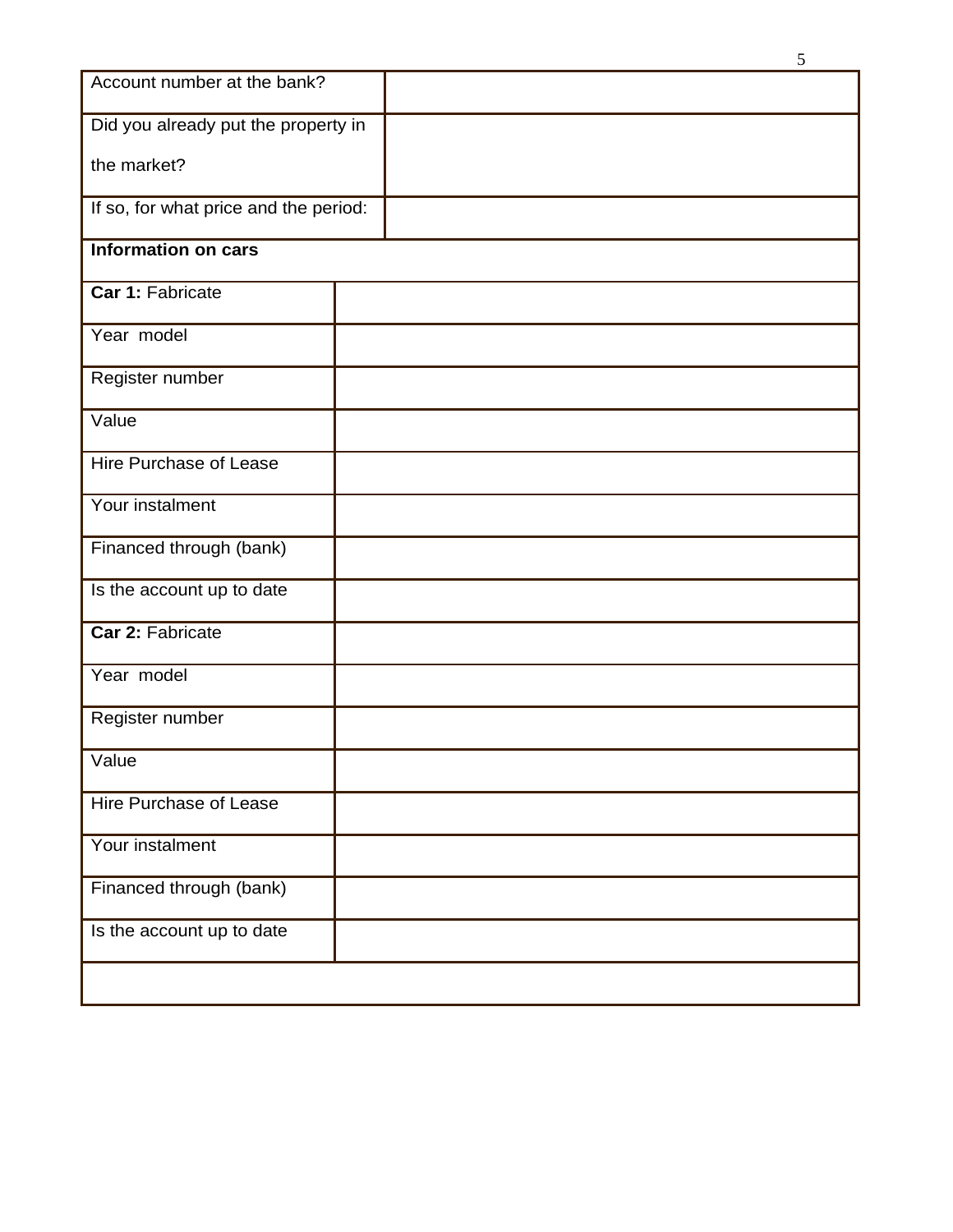| 6                                                                                                                                                                          |  |
|----------------------------------------------------------------------------------------------------------------------------------------------------------------------------|--|
| Reason For Sequestration<br>(Complete with as much detail as you can to enable to explain to the court for<br>example: who do you maintain – if someone is ill, died etc.) |  |
|                                                                                                                                                                            |  |
|                                                                                                                                                                            |  |
|                                                                                                                                                                            |  |
|                                                                                                                                                                            |  |
|                                                                                                                                                                            |  |
|                                                                                                                                                                            |  |
|                                                                                                                                                                            |  |
|                                                                                                                                                                            |  |
|                                                                                                                                                                            |  |
|                                                                                                                                                                            |  |
|                                                                                                                                                                            |  |
|                                                                                                                                                                            |  |
|                                                                                                                                                                            |  |
|                                                                                                                                                                            |  |
|                                                                                                                                                                            |  |
|                                                                                                                                                                            |  |
|                                                                                                                                                                            |  |
|                                                                                                                                                                            |  |
|                                                                                                                                                                            |  |
|                                                                                                                                                                            |  |
|                                                                                                                                                                            |  |
|                                                                                                                                                                            |  |
|                                                                                                                                                                            |  |
|                                                                                                                                                                            |  |
|                                                                                                                                                                            |  |
|                                                                                                                                                                            |  |
|                                                                                                                                                                            |  |
|                                                                                                                                                                            |  |
|                                                                                                                                                                            |  |
|                                                                                                                                                                            |  |
|                                                                                                                                                                            |  |
|                                                                                                                                                                            |  |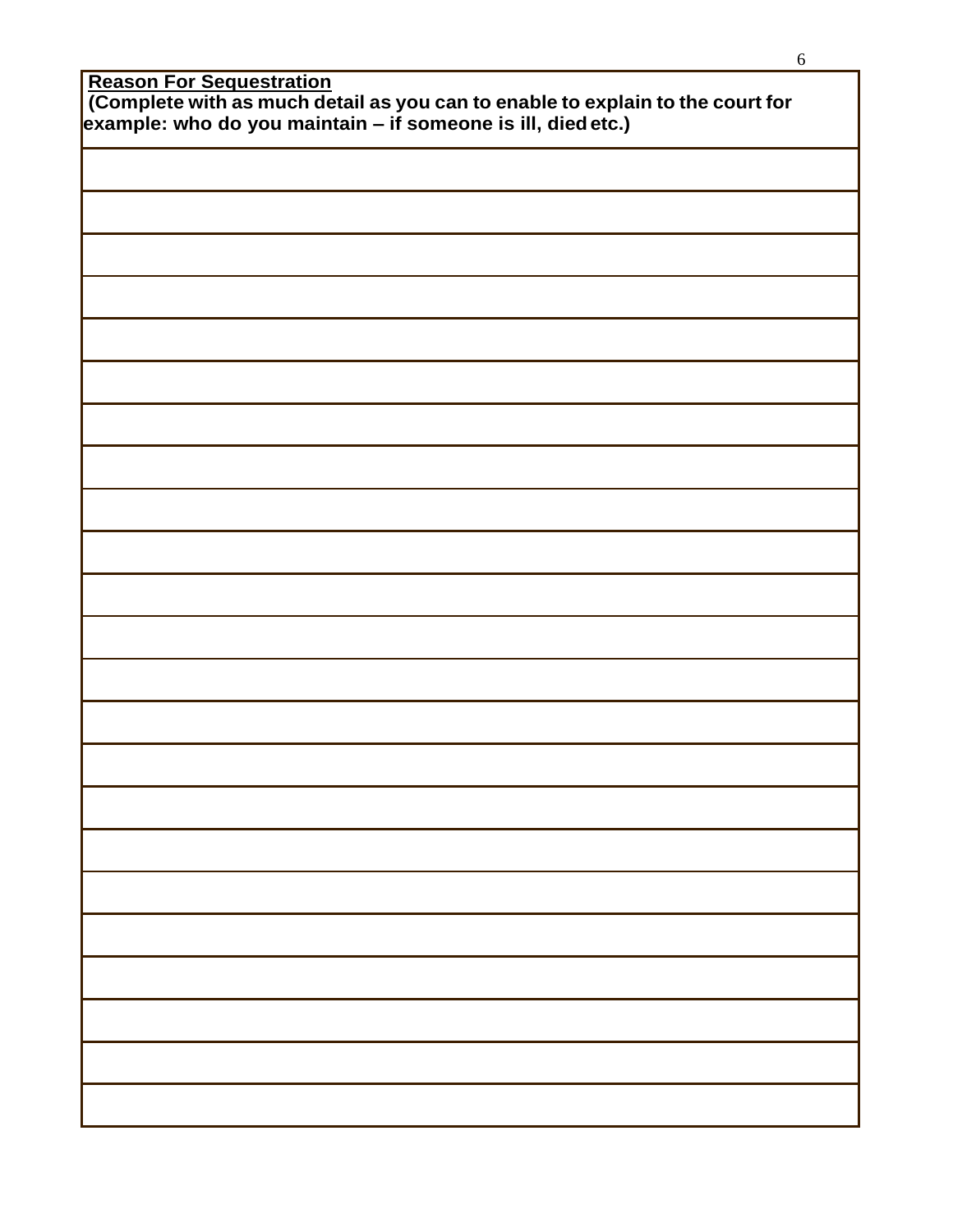| $\overline{7}$<br><b>CREDITORS</b><br><b>Account number</b><br>Your instalment<br><b>Creditor</b><br><b>Address</b><br>amounts will suffice) |  |  |  |                           |
|----------------------------------------------------------------------------------------------------------------------------------------------|--|--|--|---------------------------|
|                                                                                                                                              |  |  |  |                           |
|                                                                                                                                              |  |  |  | <b>Outstanding amount</b> |
|                                                                                                                                              |  |  |  | (estimated outstanding    |
|                                                                                                                                              |  |  |  |                           |
|                                                                                                                                              |  |  |  |                           |
|                                                                                                                                              |  |  |  |                           |
|                                                                                                                                              |  |  |  |                           |
|                                                                                                                                              |  |  |  |                           |
|                                                                                                                                              |  |  |  |                           |
|                                                                                                                                              |  |  |  |                           |
|                                                                                                                                              |  |  |  |                           |
|                                                                                                                                              |  |  |  |                           |
|                                                                                                                                              |  |  |  |                           |
|                                                                                                                                              |  |  |  |                           |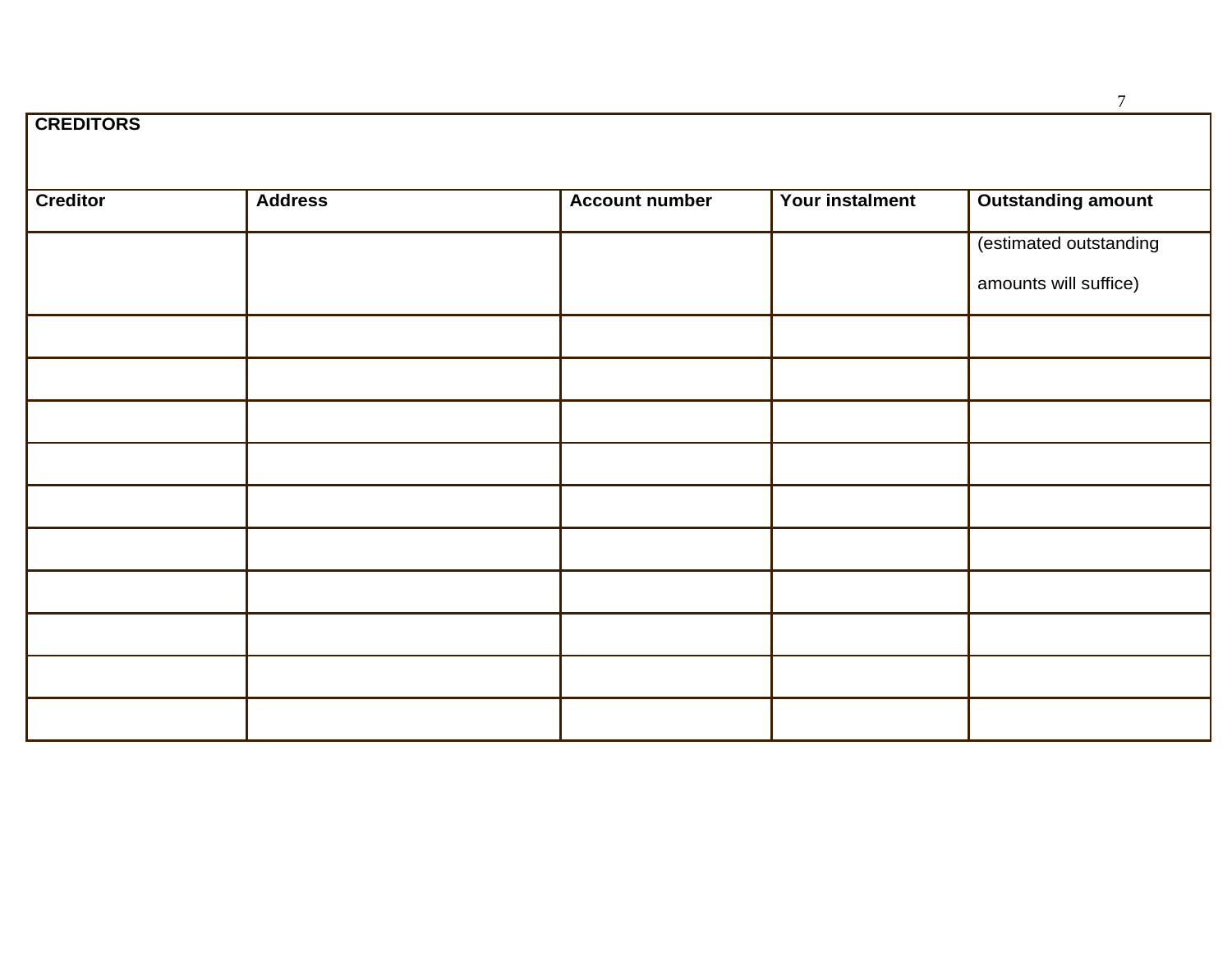## **DECLARATION BY THE CONSUMER(S) I/We declare as follows:**

| 1                                                    | I/We acknowledge that the fees for sequestration where fully explained to me/us and I/we undertake to pay<br>the full sequestration fees as discussed with my/our consultant (Upfront or in monthly instalments as agreed<br>by both parties). |
|------------------------------------------------------|------------------------------------------------------------------------------------------------------------------------------------------------------------------------------------------------------------------------------------------------|
| 2                                                    | I/We confirm that I/We are aware that should I/we fail to effect payments toward the sequestration that the<br>application will not be processed.                                                                                              |
| 3                                                    | I/We understand that all fees paid by me/us are <b>non-refundable</b> should I/we cancel the process.                                                                                                                                          |
| 4                                                    | I/We hereby give my/our full consent that my/our consultant may obtain my/our client records from any/or<br>registered credit bureau and any other registers which may contain any of my/our credit information.                               |
| 5                                                    | I/We confirm that the application was explained to me/us in full and I/we are comfortable in my/our<br>understanding of the process.                                                                                                           |
| 6                                                    | I/We understand that only after our agreed payment(s) has been settled, my/our<br>Application for the Voluntary Surrender of My/Our Estate will be forwarded to our Attorneys.                                                                 |
| $\overline{7}$                                       | I/We confirm that the information contained in this document is, to the best of my/our knowledge, true and<br>correct.                                                                                                                         |
| <b>Signed at</b><br>Signature of Principal Applicant | on this<br>day of<br>20<br>Please initial every page as<br>well                                                                                                                                                                                |

**Please initial every page as** 

**well**

Signature of Spouse (if joint application) :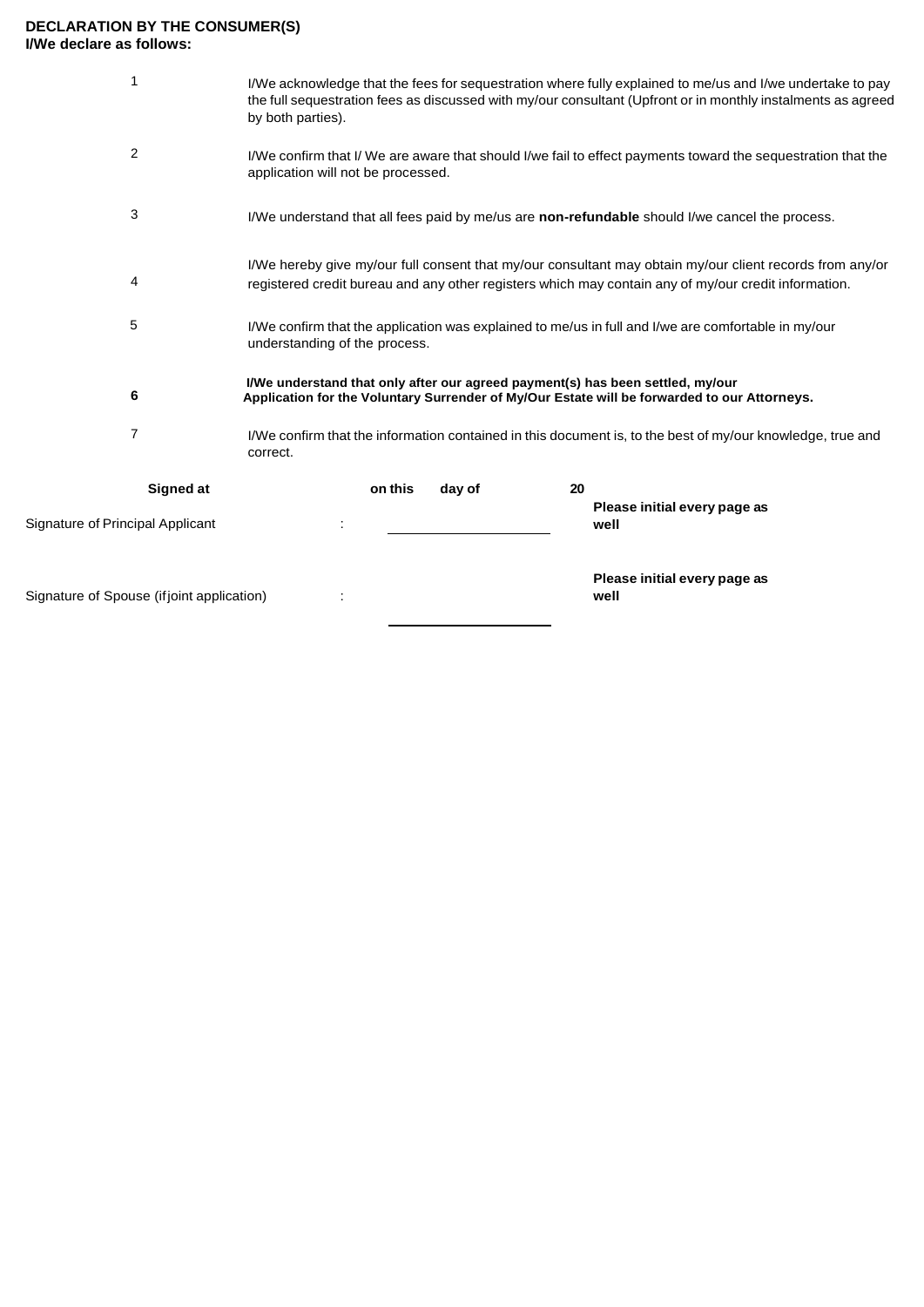|                                       | 9 |
|---------------------------------------|---|
| <b>GENERAL</b>                        |   |
| Previously sequestrated?              |   |
| If yes, state the sequestration date? |   |
| Curator                               |   |
| Date of rehabilitation                |   |

| Any other information that can help us with the sequestration? Please don't hide anything. |
|--------------------------------------------------------------------------------------------|
|                                                                                            |
|                                                                                            |
|                                                                                            |
|                                                                                            |
|                                                                                            |
|                                                                                            |
|                                                                                            |
|                                                                                            |
|                                                                                            |
|                                                                                            |
|                                                                                            |
|                                                                                            |

| <b>Client</b>    |     |                                                                                                                     |  |  |
|------------------|-----|---------------------------------------------------------------------------------------------------------------------|--|--|
| Name             |     |                                                                                                                     |  |  |
| <b>Surname</b>   |     | <u> 1989 - Andrea Albert III, politik eta politik eta politik eta politik eta politik eta politik eta politik e</u> |  |  |
| ID               |     |                                                                                                                     |  |  |
|                  | /20 |                                                                                                                     |  |  |
| <b>Signature</b> |     |                                                                                                                     |  |  |